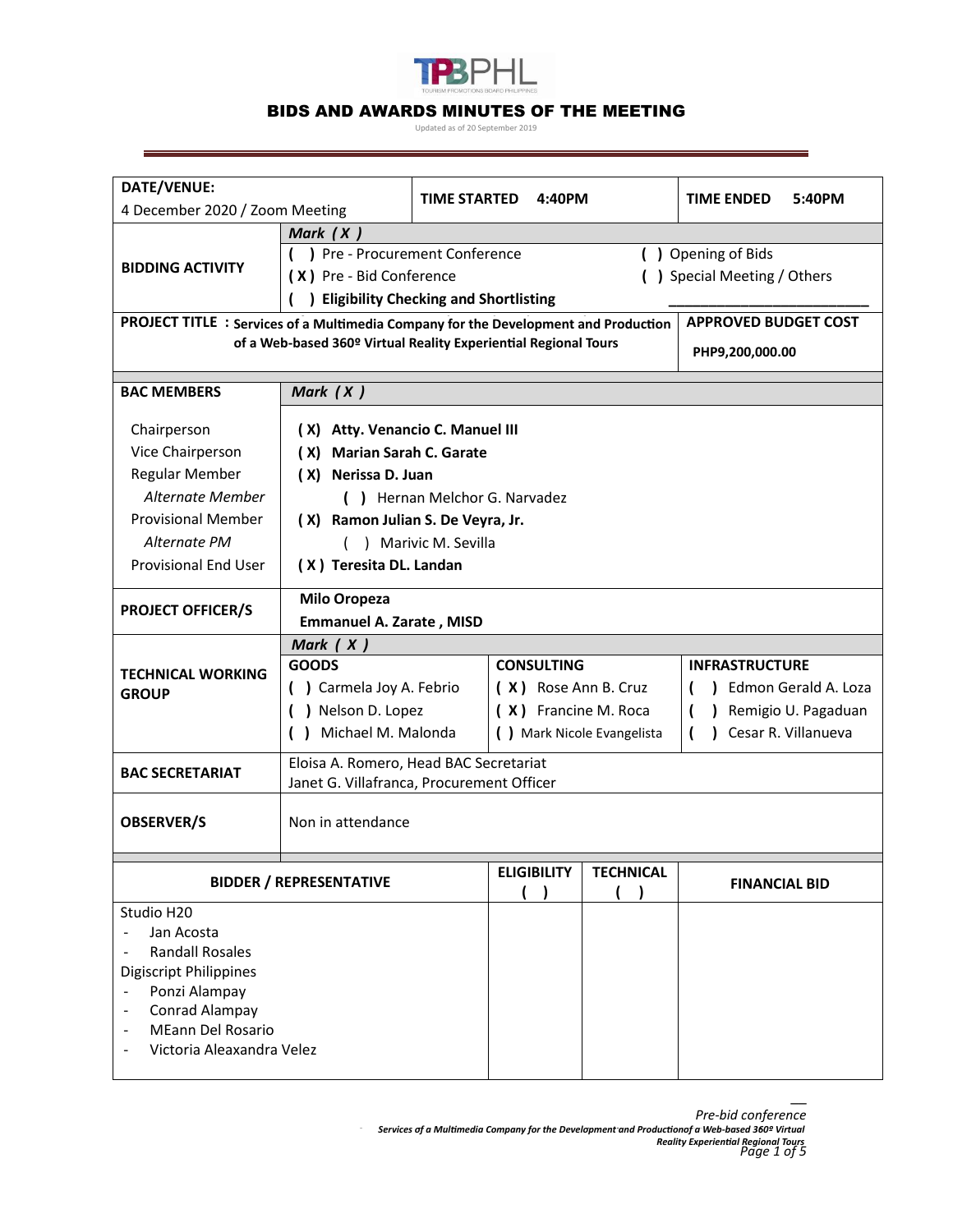The meeting was called to order by the BAC Chairperson. The BAC Secretariat confirmed the existence of quorum. The Project Officer made a brief presentatio of the Terms of Reference.

## *Salient Points*

- 1. Comments from the BAC Chairman: clarification on the scope of services, to commence immediately upon the receipt of the notice to proceed, and engagement is 4 months to commence from receipt of NTP (tentative April)
- 2. The BAC Chairman opened the floor for Q&A:
- 3. Question from H20: Clarification on the timeframe the engagement shall commence within 4 months from receipt of the NTP. Does this mean that the timeframe must be strictly followed or can it be negotiated given the amount of landmarks that are included in the Terms of Reference (TOR) also, there are cultural events that will not happen within Jan- March 2021, some areas might not be accessible during these month, how do we proceed?
- 4. End-User's reply: What is the ideal timeline for a production of a virtual tour from receipt of NTP?
- 5. H20's reply: That would depend on the number of landmarks that need to be included per region. Per TOR given the target areas/landmarks, it would take 2-3 weeks per region, unless there are some landmarks that are optional.
- 6. Digiscript's comment: Given the current situation (covid-19), travelling restriction in many sites is one of the concerns; also travelling around within the region may not be as fluid, thus the 4-mo. timeline is a point of concern.
- 7. BAC Chairman's response: The BAC will discuss regarding the reasonable timeline for this project, and if warranted TPB will issue the necessary bid bulletin, but this should not exceed 6mos; we can implement until 1-15 June 2021 as the budget must be disbursed by June 2021.
- 8. Question from H20: Having said that, would it be possible for some of the locations be optional instead, for example from Baguio (stated landmarks covered in the TOR) to Mt. Pulag. It would take considerable time to reach the mountain and to spend time there. Not just Baguio, there are landmarks that we can lump together but the time is not enough if we need to cover all. Please clarify if all the landmarks are required or there are some landmarks that need to be prioritized more than the others.
- 9. BAC Chairman's response: The observation is noted and if warranted, TPB will issue a bid bulletin to update the locations. Also for clarification, is the virtual web application (app) included in the deliverables? Is there any concern /clarification on the delivery of app from the prospective bidders?
- 10. Digiscript's response From what I understand from the TOR, output can be accessed on any device but it may not require an App, and if so, that would require more specifics in terms of accessibility that is covered in the TOR. Please clarify if the app is included in the deliverables. Is it stand-alone or part of the existing site of the TPB?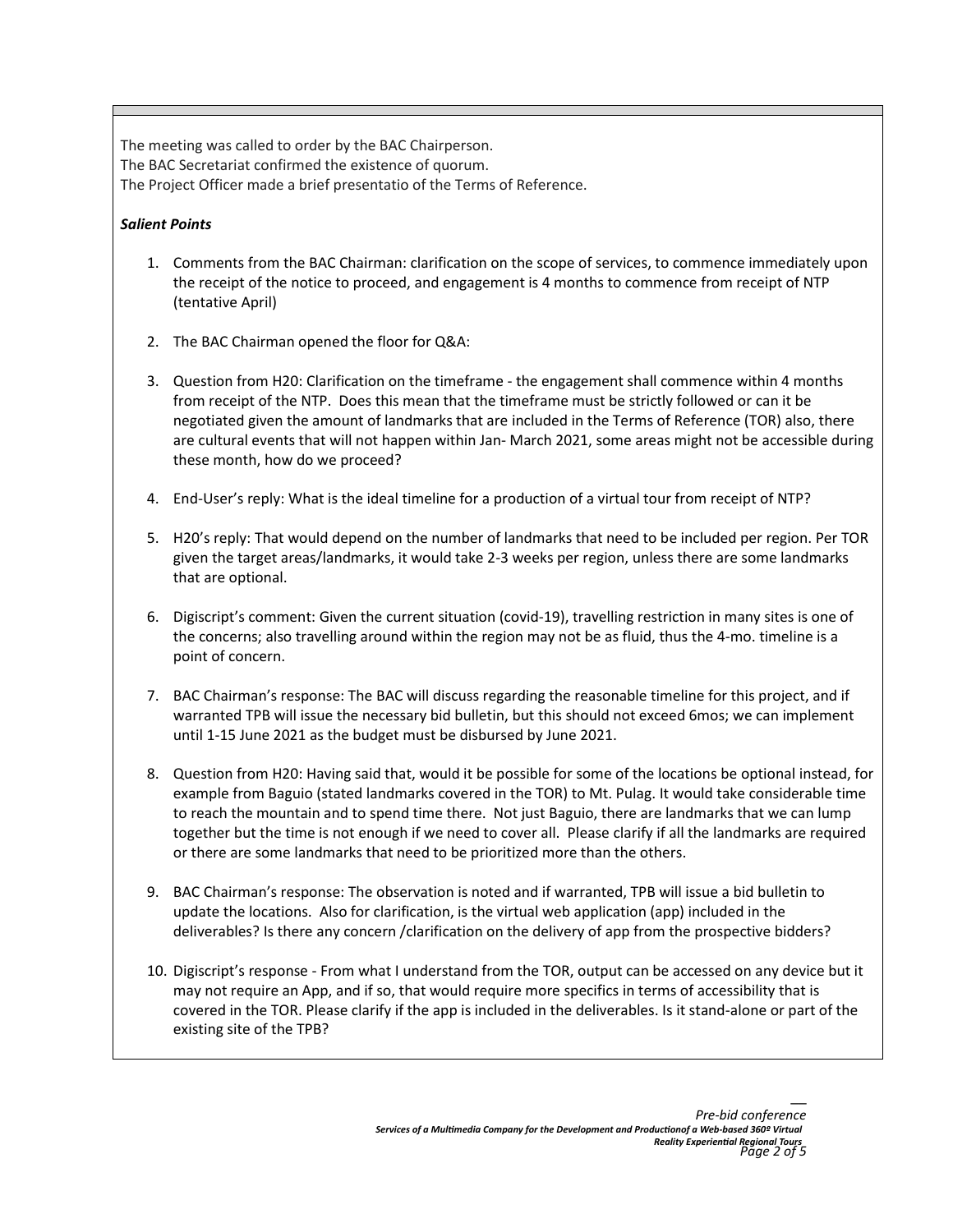- 11. MISD Head's response: There is no requirement to deliver an app; the requirement is only the access to the web. There should be a platform available in the web to be accessed. The winning bidder will provide a link to the output of the virtual tour to be accessible thru the website.
- 12. The BAC Chairman requested the end-user to restate the requirement to be more specific on the deliverables, to correct/clarify the statement in the Pre-Production that says "developing a virtual application…"
- 13. The MISD Head suggested that the word "application" be changed.
- 14. The BAC Chairman reminded prospective bidders to submit CV for the key personnel and indicate complete pertinent details using the prescribed format, i.e. for the drone pilot, he must have the CAAP license.
- 15. The BAC Chairman asked the end-user to clarify in the TOR the specific job assignment of the personnel, such as whether each personnel are allowed to perform more than one functions or not, for example, can a graphic designer serve as videographer as well? BAC noted the importance of having a specific job function for the accuracy of rating/evaluation. The end-user is advised to review such requirement.
- 16. H20 inquired if the personnel details are part of the eligibility requirements, and asked this differs from the CVs to be submitted in the actual bid.
- 17. The BAC Chairman clarified it is the qualification of the personnel to be assigned to the project, the bidders are submitting the documents as a commitment in case of award of contract. The TPF6 submission during the eligibility submission was made as a requirement for the uniformity in submission of CVs for rating/evaluation purposes.
- 18. The H20 representative further clarified that it is very common for a production to have more than one role for one person. For instance, it is common for a videographer to have CAAP license and to fly a drone since that is not a very unique role, also in the interest of safety we want to keep the number of personnel in our team smaller, this will also come into play with the social distancing and safety protocol so it is better if we have less people in the field, so initially we are hoping we can assign people with multiple roles. Additionally, Reality Capture Specialist can be a videographer; it is possible to handle dual-role like the drone pilot can be a photographer for efficiency especially that there is a timeline to follow.
- 19. The BAC Chairman advised the end-user to revisit the observation of the prospective bidder, and if warranted, TPB will issue a bid bulletin.
- 20. Digiscript's follow-up questions: We noticed there are also items in the TOR listed as other historical, cultural and special interest activities, can we ensure that we have a complete list as this is a general statement in order for us to properly understand the scope and the specifics for each region. On page 9 (Negros Occidental and Antique), it is indicated there are "other historical, cultural and special interest attractions/activities", so we want to clarify what exactly those refer to. For the TPB member hotels, is it possible to identify the hotels? Same with the community-based tourism projects that are listed on page 9, for Panay Island, are they on-going tourism-based community projects?
- 21. The BAC Chairman asked the end-user if it is possible to give a preferred landmarks or location.
- 22. End-User's response: We will give the list of TPB member hotels and landmarks.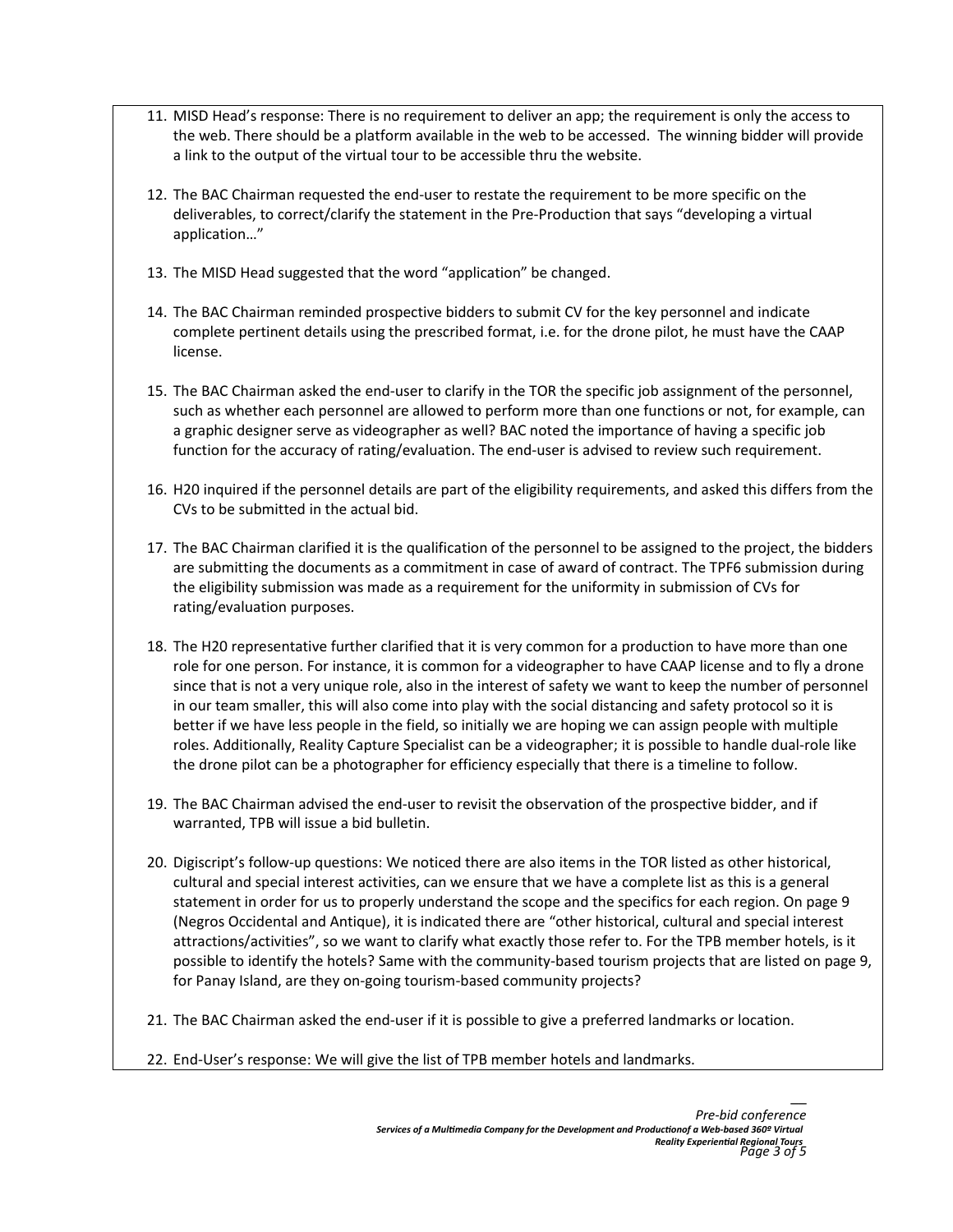- 23. BAC Chairman advised the end-user to include a remarks that the list is subject to approval of the TPB, the list in the TOR is indicative if the requirements, which will be subject for the approval of the TPB. The changes shall form part of the bid bulletin.
- 24. Digiscript requested to clarify the overall theme and tone of communication that the TPB would like to communicate.
- 25. End-User's response: This will be based on our vision of safe, diverse and fun travel.
- 26. The BAC Chairman advised end-user to discuss the theme of the virtual tour, in coordination with the TPB Marketing Communications Department (MARCOM) for proper messaging.
- 27. H20 requested specifications for the introduction AVPs per region, such as how long and the treatment, or it is up to the supplier.
- 28. The End-user replied that the AVPs are more or less a 60-seconders. The MISD Head further clarified that for advance information the AVP should have a minimum length of 60seconds. The BAC Chairman advised to include the length of AVPs in the bid bulletin.
- 29. The H20 representative asked if TPB has a VO talent in mind or the supplier shall choose.
- 30. The End-User replied that the supplier can propose a VO talent subject for the approval of the TPB.
- 31. The MISD head presented the revision in the TOR such as the video teasers to be provided by the bidder, all introductory AVPS has a minimum of 60-seconds, and the proposed VO subject is subject for approval of the TPB. Additionally, for the Technical support, revisions include "but not limited to the ff:" as there are technical support we require from the supplier like update on change in web hosting and minimal changes on user interface, preferred non-subscription of virtual tour license to avoid TPBs annual subscription. All raw photos and videos including the 360 panoramic to be delivered to TPB must become the property of the TPB, raw images and videos shall become the TPB property.
- 32. The BAC Chairman noted that all the revision presented shall be included in the bid bulletin and other changes as discussed or as maybe warranted.
- 33. The H20 representative asked what needs to be presented exactly during the 30-min presentation, is it a simulation or demo.
- 34. The MISD replied it may be a simulation or the project previously developed to incorporate the features, like the user engagement within the virtual tours.
- 35. The BAC Chair noted normally the presentation includes the deliverables or the scope of services of the project, the prospective bidder will present how it will conduct the pre-production, post-production, etc. Bidder will also present pegs on how to deliver the virtual tours for each of the regions, and incorporate the messages based on the criteria as provided under the technical proposal. Bidders may start with the company profile, the plan approach and how the bidder intends to implement the plan approach. The bidder should also present the team members to be assigned to the project.